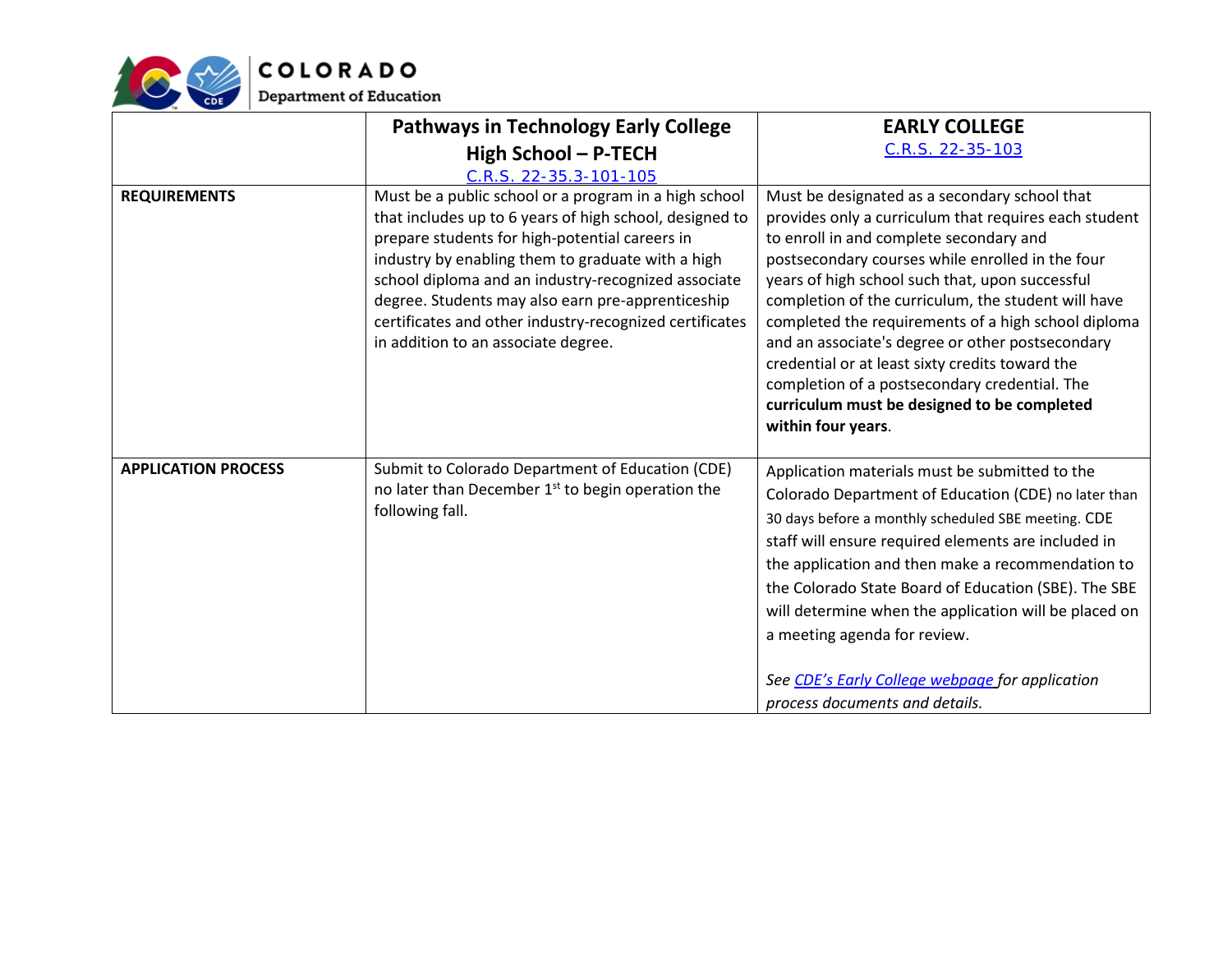

| <b>REVIEW &amp; DETERMINATION</b> | Education and Training Committee (CWDC) reviews<br>application and provides recommendation to<br>Commissioner of Education & Executive Director of<br>the Department of Higher Education for joint<br>approval.<br>Possible joint decisions: 1) approved; 2) minor<br>changes needed; 3) denied (may reapply).                                                                                                                                                                                 | The Colorado State Board of Education makes the<br>final decision to approve or disapprove early college<br>designation requests.<br>Any secondary school determined to be an Early<br>College must submit a review application to retain its<br>Early College designation, no later than five years<br>after its most recent State Board designation.          |
|-----------------------------------|------------------------------------------------------------------------------------------------------------------------------------------------------------------------------------------------------------------------------------------------------------------------------------------------------------------------------------------------------------------------------------------------------------------------------------------------------------------------------------------------|-----------------------------------------------------------------------------------------------------------------------------------------------------------------------------------------------------------------------------------------------------------------------------------------------------------------------------------------------------------------|
| <b>ACADEMIC EXPECTATIONS</b>      | High school diploma + high-growth industry<br>$\bullet$<br>recognized associate degree.<br>Industry recognized pre-apprenticeship and other<br>certificates can be earned in addition to associate<br>degree.<br>Must have a Science, Technology, Engineering<br>and Mathematics (STEM) focus that is informed<br>by current and projected industry standards.<br>Must receive workplace experiences and training<br>(mentoring, job shadowing, internships, pre-<br>apprenticeship training). | Each student, upon successful completion of the<br>curriculum, will have completed within four years the<br>requirements of a high school diploma and an<br>associate's degree or other postsecondary credential<br>or at least sixty credits toward the completion of a<br>postsecondary credential.                                                           |
| <b>GRADE LEVELS</b>               | P-TECH is for students beginning in the ninth grade<br>and can continue for up to six years (i.e. high school<br>and two equivalent years of college).                                                                                                                                                                                                                                                                                                                                         | The Early College curriculum must be designed to be<br>completed within four years.                                                                                                                                                                                                                                                                             |
| <b>ENROLLMENT REQUIREMENTS</b>    | Please refer to the P-TECH section of the:<br><b>Student October Count Audit Resource Guide</b>                                                                                                                                                                                                                                                                                                                                                                                                | Please refer to the Early College section of the:<br><b>Student October Count Audit Resource Guide</b>                                                                                                                                                                                                                                                          |
| <b>GRADUATION RATE REPORTING</b>  | A P-TECH student will be counted in the Local<br>Education Provider's or host school's graduation rate<br>in the year in which the student completes the Local<br>Education Provider's or host school's minimum<br>graduation requirements. Students can continue on<br>in P-TECH for $5^{th}$ or $6^{th}$ year.                                                                                                                                                                               | An Early College student will be counted in the<br>school's graduation rate in the year in which the<br>student completes the school's minimum graduation<br>requirements and the successful completion of either<br>an associate's degree, or other postsecondary<br>credential, or sixty (60) credits toward the completion<br>of a postsecondary credential. |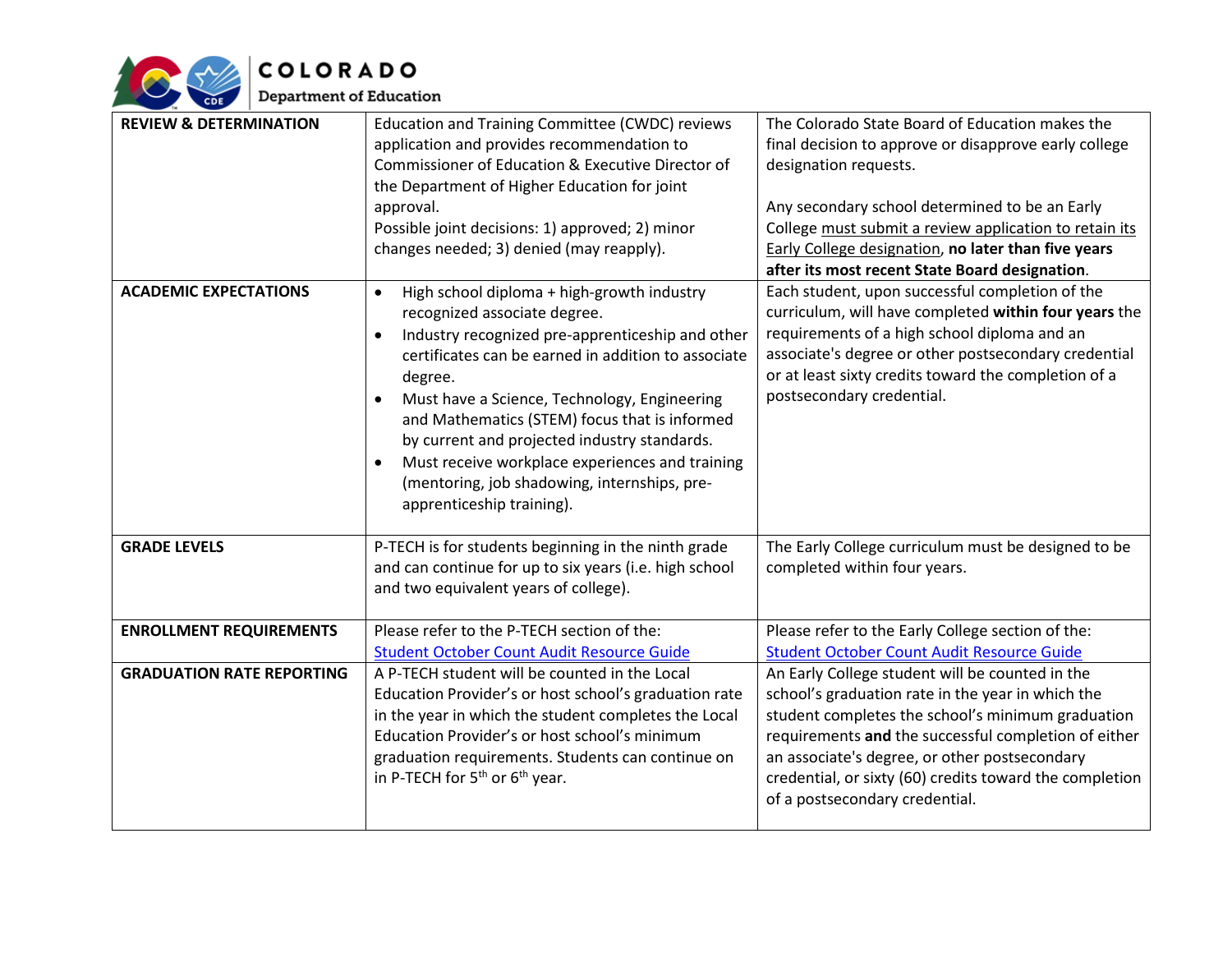

| <b>STUDENT POPULATION</b> | All students w/special focus on socio-                             | All students.                                         |
|---------------------------|--------------------------------------------------------------------|-------------------------------------------------------|
|                           | economically/racially diverse; 1 <sup>st</sup> generation; English |                                                       |
|                           | language learners; students with disabilities.                     |                                                       |
| <b>FUNDING</b>            | 1. Years 1-4 = district/charter school PPR                         | District/charter school PPR<br>1.                     |
|                           | 2. Years 5-6 = State-based PPR                                     | 2. Students are eligible to allocate the College      |
|                           | 3. Students are eligible to allocate the College                   | Opportunity Fund (COF) stipend per college credit     |
|                           | Opportunity Fund (COF) stipend per college credit                  | hour taken.                                           |
|                           | hour taken.                                                        | (as stated in Student October Count Audit             |
|                           | 4. Students enrolled in their 5th or 6th year of high              | <b>Resource Guide)</b>                                |
|                           | school at a P-TECH school or program are eligible                  | 3. When determining funding level eligibility, Early  |
|                           | for full-time funding if they are scheduled for a                  | College student schedules for the semester of the     |
|                           | minimum of one class in the semester of the                        | pupil enrollment count date will be evaluated         |
|                           | pupil enrollment count date.                                       | based on the following:                               |
|                           |                                                                    | Early college students taking high school courses     |
|                           |                                                                    | only:                                                 |
|                           |                                                                    | • Full-time funding: 360+ semester hours of teacher-  |
|                           |                                                                    | pupil instruction and contact time                    |
|                           |                                                                    | • Part-time funding: at least 90, but less than 360,  |
|                           |                                                                    | hours of teacher-pupil instruction and contact time   |
|                           |                                                                    | Early college students taking college courses only:   |
|                           |                                                                    | • Full-time funding: 7+ semester credit hours         |
|                           |                                                                    | • Part-time funding: 3-6 semester credit hours        |
|                           |                                                                    | Early college students taking both high school and    |
|                           |                                                                    | college courses:                                      |
|                           |                                                                    | . In order to receive full-time funding, students     |
|                           |                                                                    | enrolled in both high school and college courses must |
|                           |                                                                    | meet one of the following funding requirements:       |
|                           |                                                                    | o Full-time funding requirement met at the            |
|                           |                                                                    | high school, or                                       |
|                           |                                                                    | o Full-time funding requirement met at the            |
|                           |                                                                    | IHE, or                                               |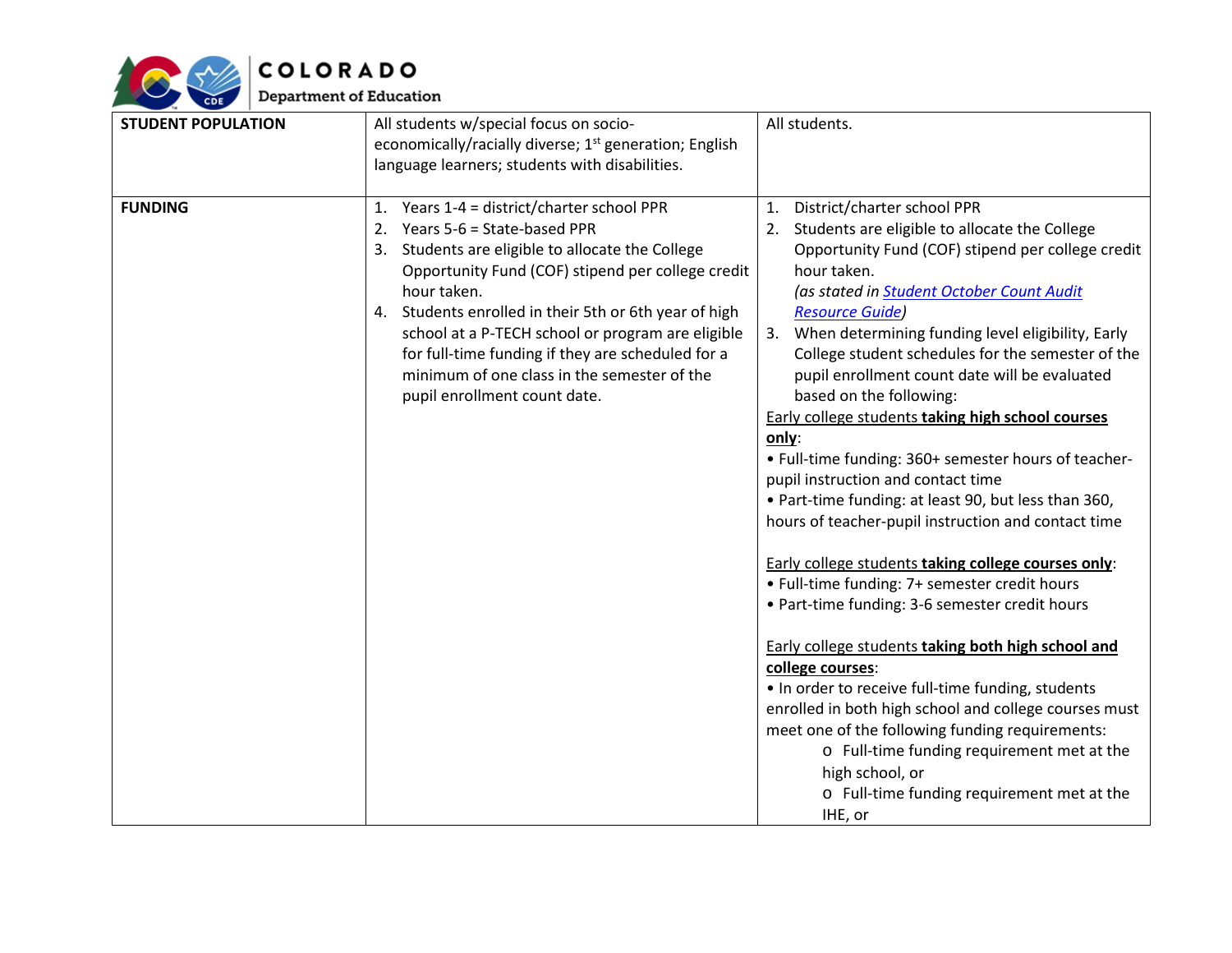

|                                 |                                                                                                                                                                                                                                                                                                                                                                                                                                                                                                                                               | o Part-time funding requirement met at the<br>high school and part-time funding<br>requirement met at the IHE<br>. In order to receive part-time funding, students must<br>meet one of the requirements for part-time funding<br>discussed above (i.e., 90 semester hours at the high<br>school or 3-6 credit hours at the IHE). |
|---------------------------------|-----------------------------------------------------------------------------------------------------------------------------------------------------------------------------------------------------------------------------------------------------------------------------------------------------------------------------------------------------------------------------------------------------------------------------------------------------------------------------------------------------------------------------------------------|----------------------------------------------------------------------------------------------------------------------------------------------------------------------------------------------------------------------------------------------------------------------------------------------------------------------------------|
| <b>REQUIRED PARTNERSHIPS</b>    | School district, charter school, BOCES (that operate a<br>high school) + Colorado community college* + one or<br>more local high-growth industry employers<br>(preference given to employers that are certified<br>center of learning).<br>* "Community college" means a community college<br>governed by the state board for community colleges and<br>occupational education or a state-supported institution of<br>higher education or local district college that is authorized<br>to grant associate degrees [per 22-35.3-102(4)]        | Institution of higher education.                                                                                                                                                                                                                                                                                                 |
| <b>PARTNER RESPONSIBILITIES</b> | <b>District/Charter/BOCES:</b><br>At a minimum, provide course work, counseling,<br>and student support services, as well as<br>provisions relating to instructor qualifications<br>with community colleges.<br>Communicate and share decision-making with<br>community college and employer regarding<br>school operations.<br><b>Community College:</b><br>At a minimum, provide course work, counseling,<br>and student support services, as well as<br>provisions relating to instructor qualifications<br>with districts/charters/BOCES. | Sign a Cooperative Agreement with the Early College<br>and the higher education partner(s).                                                                                                                                                                                                                                      |